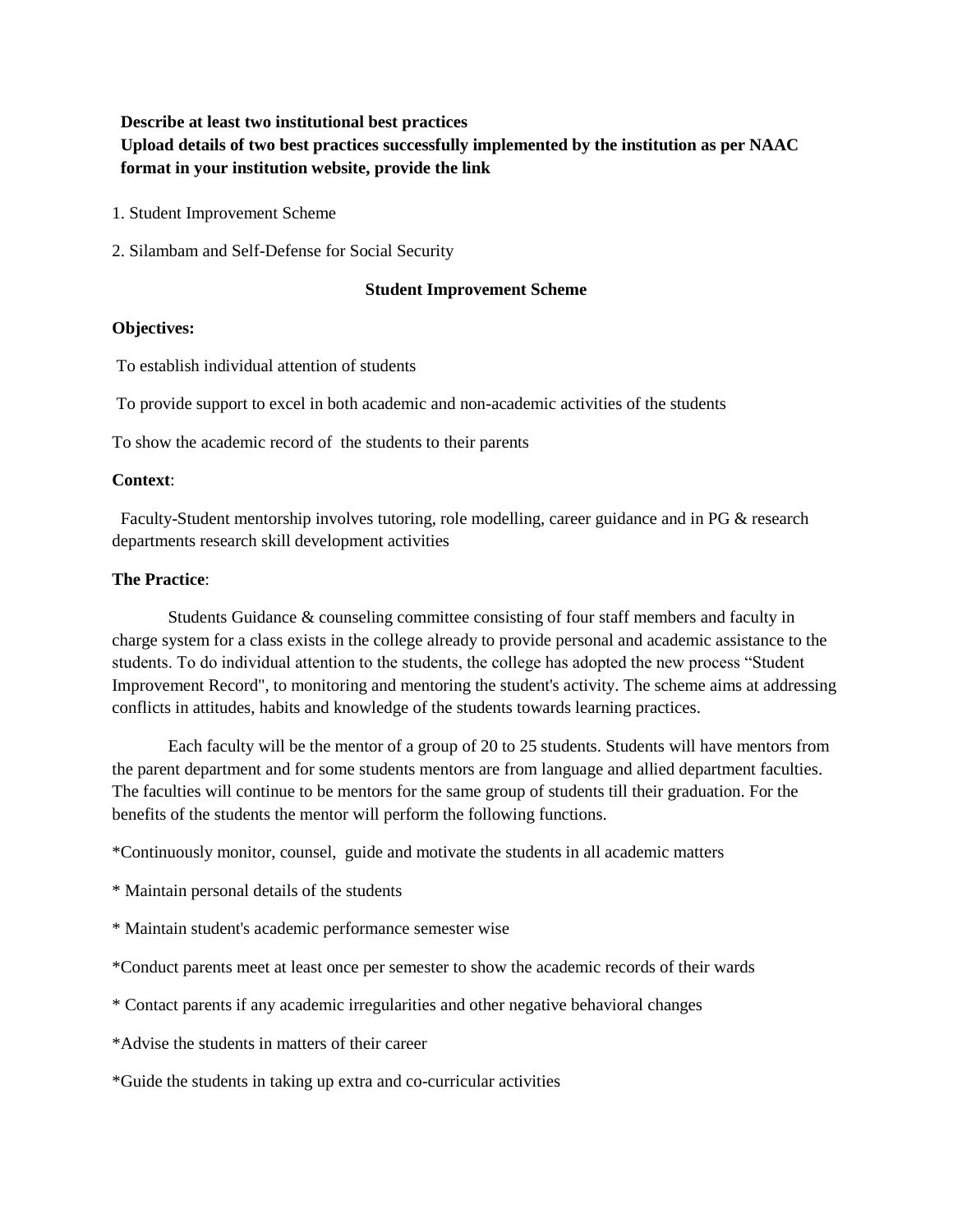To be nutshell, mentors take total care of their mentees, academically, personal behavior and enhance the quality of learners to better person. Mentors takes care of the students relating to his/her housing, studying, and behaviors and boosts his moral whenever required for the betterment.

## **Constraints:**

Face-to-face meetings with parents, Maintenance of paper record instead of e-record since most of the parents are uneducated and most of the students are first generation learners

## **Evidence of Success**:

Improvements in academic performance, attendance, positive social and emotional behavior

## **Problems encountered**:

Most of the parents are daily wages employees; there is a problem in conducting parents meet at a particular day and time. This sometimes disturbs regular classes of a faculty and their lunch time.

All Faculty members are acting as a mentor for a particular set of students for their personal interest, but the counseling methods may vary.

### **Resources required**:

Some trained counselors.

## **Silambam and Self-Defense for Social Security**

 The NSS units of our college organize a traditional Tamil practice Silambam and selfdefense training classes for the students including the girls. This training is of dual purpose:

- a. Self-protection for students
- b. Conserving our traditional art.

## **Objectives:**

 Self-defense helps to prepare the students to face threatening situations and also helps to develop increased mental and physical health women, usually referred to as the weaker sex, are easier targets. The cases of gender violence are on rise, out of which many go unreported, self-defense for women has become a necessity. By learning the basics of self-defense, one prepares oneself for threatening and unexpected circumstances.

## **Context:**

 A counselor is necessary to ensure the importance of self-defense. There is a curriculum for martial arts. In order to become a teacher of that art, the person must be well versed in the art. Each student is gifted with different mental, physical and emotional resources.